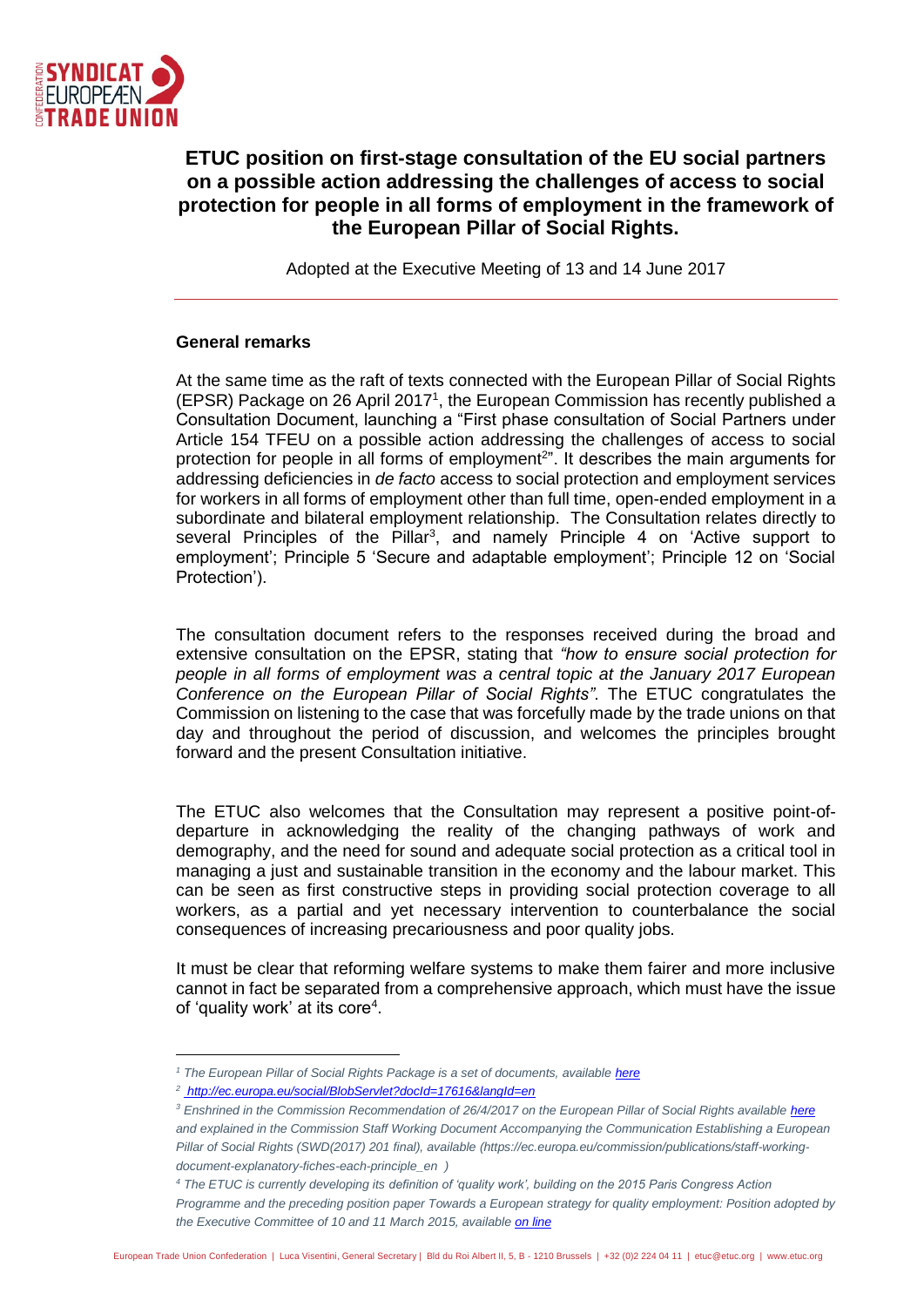This means taking account of several policy areas, taking stock of the scenarios and the challenges of the present and the future of work, addressing labour market policies, redesigning employment services, active employment policies and consequently adequate framework of social protection.

In this sense, the Consultation document makes reference to a series of challenges related to the employment perspective and labour market trends, their social impact and the sustainability issue (paragraph 2.3). It however partly fails in addressing them only as a consequence of existing gaps in social protection for a huge number of workers, and in not framing them in a broader picture of increasingly poor job quality, deteriorating labour market trends, downward wage policies. Less decent work for fewer people (and poor wage levels) inevitably have disastrous repercussions on social protection adequacy, coverage and sustainability.

Taking into account a comprehensive picture, a new approach to welfare in Europe is needed<sup>5</sup>. It must be built on the fundamental right to social protection and assistance for all, as for the Charter of Fundamental Rights of the European Union and the ILO instruments<sup>6</sup>, as a founding element of the still valid European social model. The issue of protection for self-employed and workers in other non-typical forms of work must take into account<sup>z</sup> the long-standing challenges of lack of protection linked to loopholes in full entitlement to trade union rights and collective bargaining coverage, exacerbated by the rapidly changing labour market.

The ETUC recalls the main principles of social protection for all: the importance of full adequacy, accessibility and universal coverage of social protection and assistance against the main risks of life; the crucial role for the welfare state in shaping solid systems of protection, adapted to individuals whilst based on solidarity; that everyone should be able to contribute to the system according to her/his possibilities, and should be able to receive accordingly to his/her needs. Social protection systems should be able to deliver adequate and efficient benefits and services to all workers, as well as minimum standards of assistance to all EU citizens and residents, women and men, EU nationals and migrants, young or old people, to allow them to live in dignity, take part in society and stay out of poverty.

The following paragraphs address the questions laid out in the consultation document for social partners. The first set of questions (5.1) relates to the first stage consultation on non-standard forms of employment, with a second set (5.2) is dedicated to the voluntary consultation regarding the self-employed.

### **5.1. 1st stage consultation on workers in non-standard forms of employment**

# **I. Do you consider that the Commission has correctly and sufficiently identified the issues and the possible areas for further EU action?**

We welcome that the consultation document acknowledges the deficiencies in *de facto* access to social protection and employment services for people in all forms of employment different from standard employment – compromising up to 40% of the workforce, more at risk of poverty, exclusion, disparities and inequalities, by its own assessment.

*<sup>5</sup> ETUC Action Programme for Welfare and Social Protection: Resolution adopted at the Executive Committee Meeting of 15 December 2016. Availabl[e online](https://www.etuc.org/documents/etuc-action-programme-welfare-and-social-protection#.WR2oEGj5hPY)*

*<sup>6</sup> Ref. to ILO Convention 102 and Social Protection Floor initiatives, as well as to the SDGs and Agenda 2030* 

<sup>7</sup> *Towards New Protection for Self-Employed Workers in Europe: Adopted at the Executive Meeting on 14-15 December 2016, available* [online](https://www.etuc.org/documents/towards-new-protection-self-employed-workers-europe#.WR2oKGj5hPY)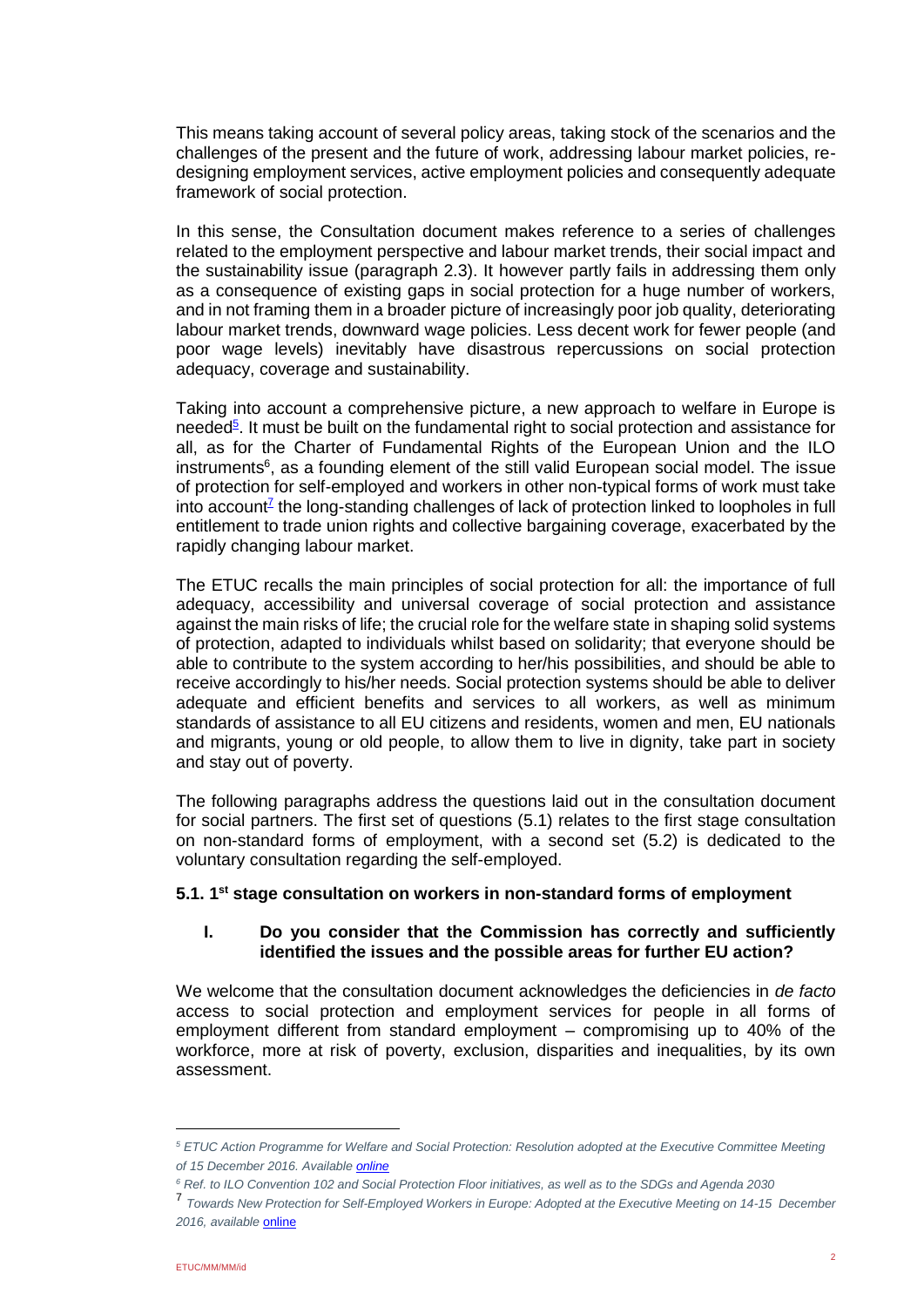The identification of the issues and areas for action could however be improved upon. We cannot ignore that legislation on labour protection is a necessary prior condition to access social protection. We cannot ignore the legislative loopholes that do not ensure any *de facto* social protection to non-standard workers. In labour relations, there is still a huge gap in addressing qualification issues, whereas bogus self-employment is detrimental to both social security systems and workers' entitlements.

The ETUC rejects the suggestion that "the extra non-wage labour costs could lower the demand for labour". It seems to imply that reducing social protection can help getting people into work – an argument which contradicts the very purpose of the consultation initiative and recalls the serious risk of competitiveness played on the ground of social dumping or – even worst – of undeclared work.

There are distinctions that need to be made clear in order to provide appropriate levels of protection and support for those both inside and outside the labour market. Firstly, that very distinction (between "insiders" and "outsiders") itself needs to be made clearer. It is inevitable that labour market policy and social protections will have a high level of crossover and we appreciate that this consultation relates specifically to social protection for *non-standard workers.* However, the two policy areas of social protection and labour market policies must not be conflated. Some people in Europe need help getting into work (labour market policy) whereas others are not in a position to work at a given moment (social protection). Others still will be either in work or looking for work but need to secure provision for such time as they cannot work due to sickness or old age (labour market policy *and* social protection). Europe needs bold action in both policy fields.

The recognition of the gaps in protections must be firstly seen in the context of the 'flexibilisation' or 'casualisation' of labour markets in Europe over a prolonged period – though accelerated in recent years of crises. This has meant both the proliferation of non-standard employment, as well as the weakening of employment rights within standard employment, traditionally seen as the hallmark of solid labour rights. This latter point is missed by the consultation document. We urge to specify that new forms of work entailing poor job quality and unsecure conditions lead more to a lack of protection against life risks than to real job opportunities (page 9).

As feared and repeatedly flagged up by the ETUC, competitiveness pursued by cutting back on job quality, working conditions and labour costs, wage and non-wage related, is damaging for individual workers and their families, the labour market, the collectivity and the sustainability of efficient protection systems. This is clear when looking at nonstandard workers, often excluded from social protection arrangements, including casual and seasonal workers, temporary agency employees, on-call and zero-hour workers in some countries. Many of these workers then must rely on patchy tax-based benefits where they exist.

In a logic of upward convergence, the overall objective must be to get more people (women, migrants, 50+) in high quality jobs, as this is the most effective guarantee for adequate and sustainable social protection when needed.

As the ETUC has made clear repeatedly, the missing ingredient is clear proposals on the creation of quality jobs – with agreed indicators to track them. These indicators must include access to social protections. Therefore, the identified key aspects of insufficient access (gap in access to social protection, lack of transferability of rights as well as lack of transparency about their social protection entitlements) are indeed important challenges to be tackled, but we need to put the emphasis on challenging divergent social rights of people with respect to social protection and employment services.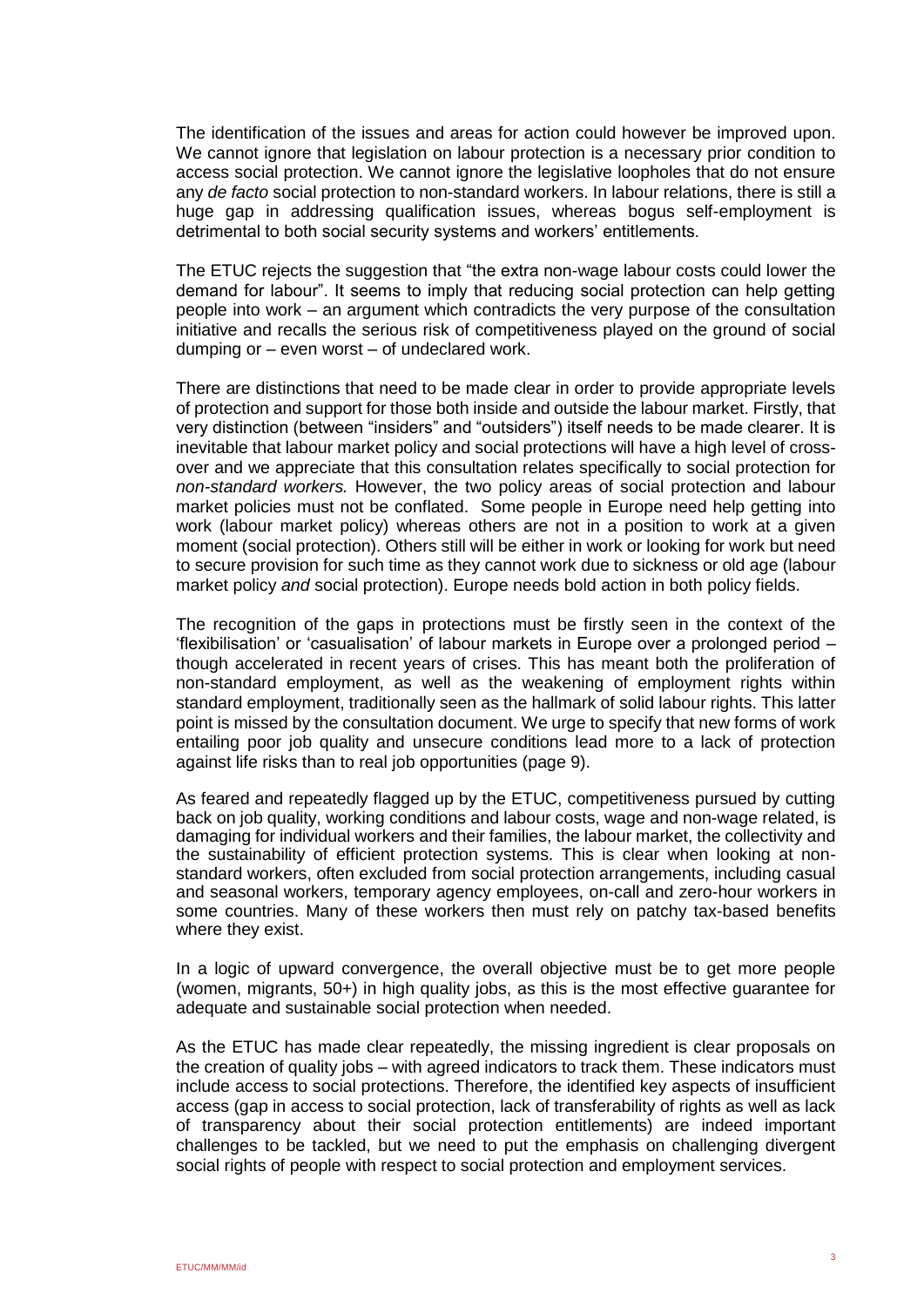Following this rationale, and provided the overall challenges outlined above are addressed in coherent and integrated interventions, the ETUC agrees to working on the four possible areas for further EU action:

- a) Ensuring similar social protection rights for similar work: upgrading working conditions and protection coverage for all, in a logic of upward convergence; ensuring solidarity and fairness in social protection also means designing systems to which workers contribute (via taxes or social contributions, depending on the national social security system) proportionally to their capacity and benefit from according to their needs, as for at least minimum provisions (universal social protection and assistance)
- b) Tying social protection rights to individuals and making them transferable: provided that this leads to adaptation to individuals and not to an individualisation of social protection benefits and that the collective dimension remains prominent
- c) Making social protection rights and related information transparent: as a matter of consistency among the different initiatives of the Pillar, the ETUC is of the opinion that a minimum floor of workers' rights is needed. The ETUC is calling for a number of legal initiatives. In the context of the Written Statement Directive, it is essential to include social protection. Therefore, we propose to include in the WSD also information on social security systems and relative entitlements.
- d) Simplifying administrative requirements

On the principles, we agree on the initiative to tackle:

- a) Gaps in access to social protection and employment services
- b) Lack of transferability of entitlements to social protection and employment services
- c) Lack of transparency of entitlements to social protection and employment services

With regards to this last point, pertinent to areas 2, 3 and 4 listed just above, we recall that

- a) Personal accounts should be considered as possible instruments of information, awareness raising and transparency, but should not lead to individualisation of benefit management, nor be considered as interchangeable tools of rights and benefits.
- b) Consistency must be ensured with the possible revision of the Written Statement directive - information of the social security system proposed)

We agree in addressing each single issue as well as in considering the interaction and the mutual impact, on the basis of further analysis to have a clearer picture of where the loopholes reside. Also, the question of the cost impact of enlarged coverage is important.

When envisaging the impact of a new personal and material scope of social protection, we must ensure that crucial aspects are taken into account: the personal capacity to contribute to the systems must be assessed, as well as means to ensure this are guaranteed; a certain role must be envisaged also for social assistance, granting minimum standards for all; there must not be trade-off between adequacy and enlarged coverage of social protection; wider solutions could be envisaged to finance the renewed system, relying also on fairer taxation and redistribution policies<sup>8</sup>.

*<sup>8</sup> The Consultation document at page 9 makes reference to recommendations to Member States, in order to boost job creation, to reduce the taxes on labour and shift the financing of non-wage labour costs such as social security to other*  sources of revenue (COUNCIL DECISION (EU) 2015/1848: Employment guideline 5, available online). This may include *revenue sources such as consumption taxes, recurrent property taxes and/or environmental taxes (See Eurogroup statement: benchmarking the tax burden on labour, 638/15, 12/09/2015, available online)*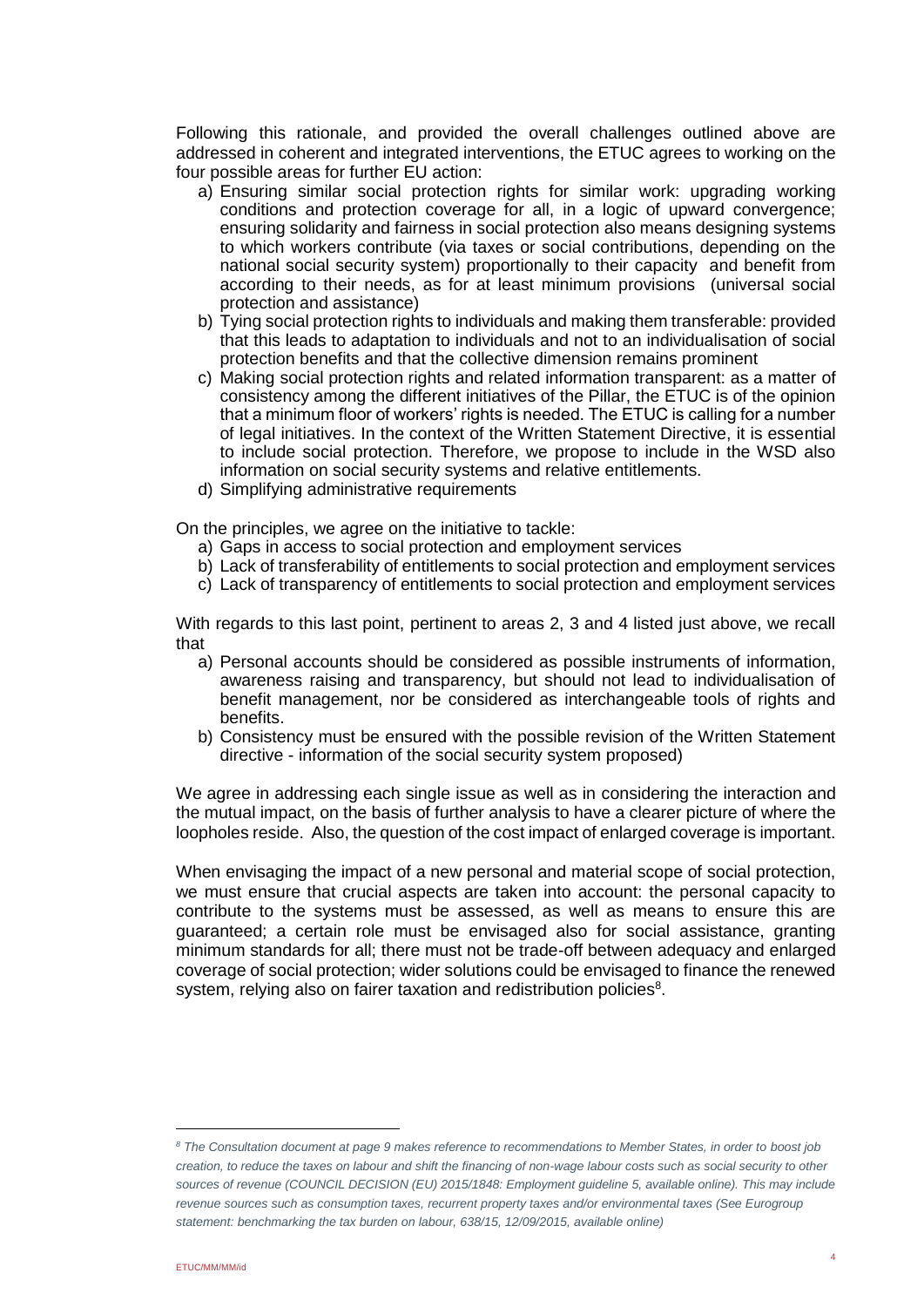**II. Which branches of social protection and employment services do you consider to be most relevant for an EU initiative covering access for workers in non-standard forms of employment?** 

**The ETUC has always promoted an integrated and holistic approach to social protection**, notwithstanding the points above about the distinctions between the policy fields, **including all branches covered by the ILO convention 102** (and the Regulation on social security coordination). It is difficult to figure on which basis some branches should now be prioritized and which excluded to access. In principle, all branches are equally important.

If a certain degree of gradualism in ensuring access to social protection must be taken into consideration, the existing social security and protection systems must be designed so as

- a) to provide adequate minimum provisions to the highest possible proportion of workers (pensions; sickness benefits and benefits in respect of accidents at work and occupational diseases; unemployment benefits; maternity and paternity benefits) through social security systems financed at least partly by the recipients (insurance/taxes for workers of a given status depending on the national systems)
- b) to provide access to enabling goods and services such as quality healthcare for all, through universal social protection rules as well as through a fair and redistributive financing by all.
- c) to benefit from employment services: guidance, counselling and placement; training and updating; rehabilitation and re-insertion measures

In addition, as a matter of consistency with the Pillar Principles, everyone lacking sufficient resources must enjoy the right to adequate minimum income benefits ensuring a life in dignity at all stages of life, and effective access to enabling goods and services, combined, for those who can work, with incentives to (re)integrate into the labour market.

#### **III. Should all workers in non-standard forms of employment be included in such an initiative?**  Yes

# **IV. Do you consider that improvements should be made to EU legislation or other EU level instruments to address the identified issues?**

It must be acknowledged that the EU legal framework for protection of rights in some areas of non-standard employment has not been followed up by consistent legislation at national level ensuring non-standard workers the enjoyment of their rights (page 10).

Council Recommendation 92/442/EEC on Convergence in social protection objectives and policies should be interpreted in the sense that all workers are covered. The OMC has not really delivered any convergence, and certainly not upward convergence, also because it has paid little or disrupted attention to the developments of labour law at national level and its impact on self-employed and on workers in non-standard or new forms of employment.

Specific monitoring of the financial and fiscal sustainability issues should be made at member State level, with the involvement of social partners, targeting the efficiency and the consistency of policies aimed at easing the burden of non-wage labour costs and taxes on labour.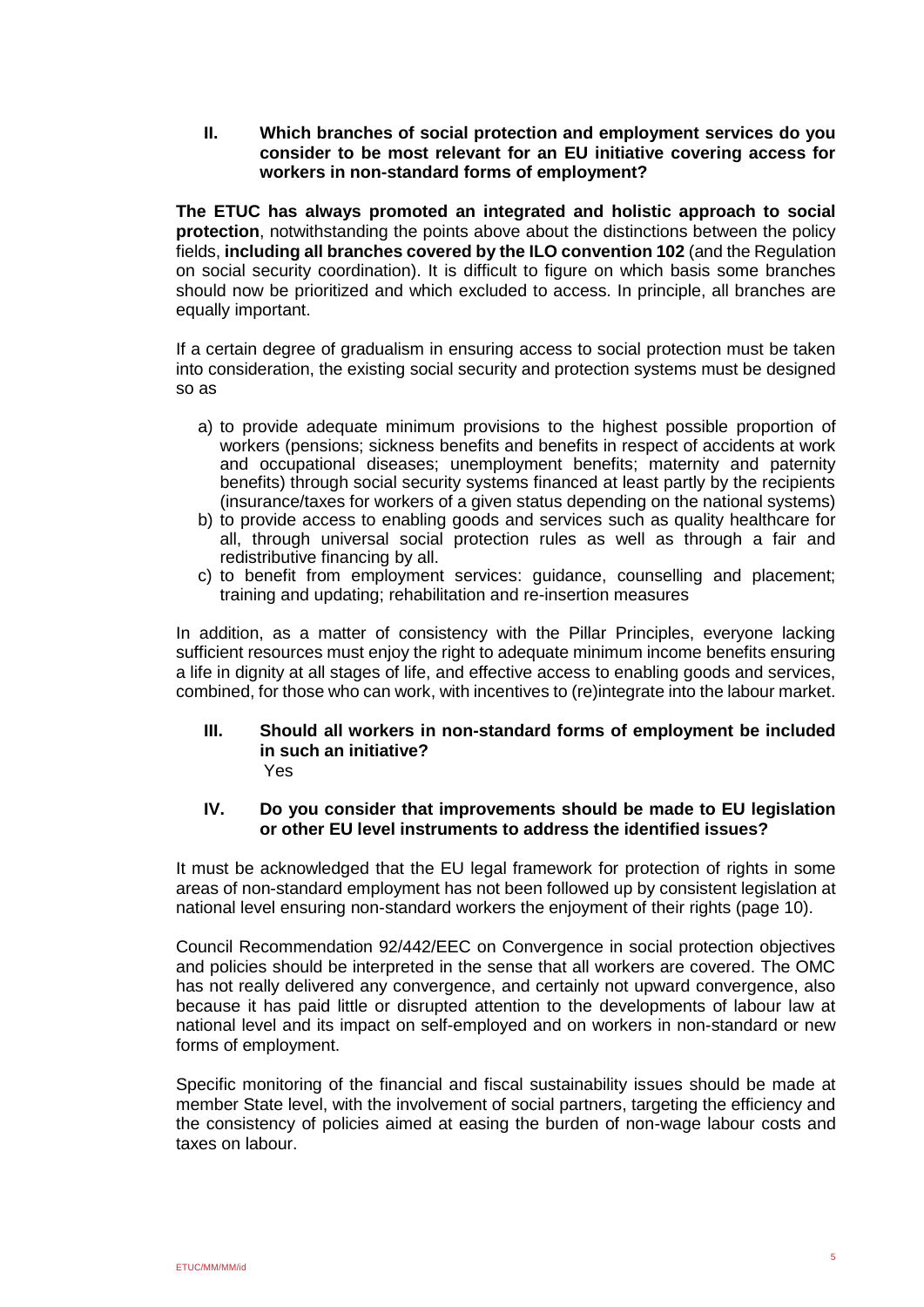# **V. Would you consider initiating a dialogue under Article 155 TFEU on any of the issues identified in point 4 of this consultation?**

The ETUC is ready to start negotiations with employers' organisations at EU level about the above-mentioned issues to improve the situation for workers. However, in the event that the EU social partners do not agree to negotiate, or in case negotiations do not lead to a successful outcome, we would urge the Commission to come up with a legislative proposal.

# **5.2. Voluntary consultation on people in self-employment**

# **I. Do you consider that the Commission has correctly and sufficiently identified the issues and the possible areas for further EU action?**

Whilst disagreeing with the promotion of self-employment as a panacea for unemployment, the ETUC supports proposals for standards to cover self-employed and non-standard workers. Also, not every worker is capable or willing to become selfemployed.

The ETUC is concerned that the Commission seems to have determined that the consultation procedure of Article 154(2) TFEU does not apply. We do not agree. A soon as an issue touches on questions of employment, the employment relationship, work or workers, Article 154 (2) must be respected.

As stated in the resolution "Towards new protection for self-employed workers in Europe" adopted in the ETUC Executive Committee of December 2016, the European trade union movement should insist that such category of workers is covered by social rights, such as the right to adequate remuneration, fair terms and working conditions, education and training, unemployment protection, social protection, and pension rights.

The challenges identified by the European Commission (opening access to social protection, transparency of systems so citizens know about their rights, and transferability of rights) are indeed very important for the future of the European labour and the ETUC seeks to work jointly with the European governing bodies and with the European employers' organisation in identifying and implementing a strategy to tackle such challenges.

The ETUC therefore welcomes the widening of the scope of social protection to include self-employed workers. However, when it comes to the funding of such protection, a progressive and contributory participation of the whole working force and the selfemployed in particular should be encouraged. Otherwise, a solution based on funding through taxes on consumption (VAT) from which a huge proportion is paid by poor middle-class earners would widen the gap between rich and poor. In this respect, the ETUC does not agree with the proposal of the Commission that those better protected should contribute to cover the extra costs of encompassing new categories of workers.

As stated in the recent report of the European Commission on access to social protection for non-standard and self-employed workers, extending social protection to people in all forms of employment and work will have positive consequences both in terms of sustainability of the social security systems and economic performance as a whole<sup>9</sup>.

<sup>9</sup> Spasova S., Bouget D., Ghailani, D. and Vanhercke B. (2017). *Access to social protection for people working on nonstandard contracts and as self-employed in Europe. A study of national policies.* European Social Policy Network (ESPN), Brussels: European Commission.